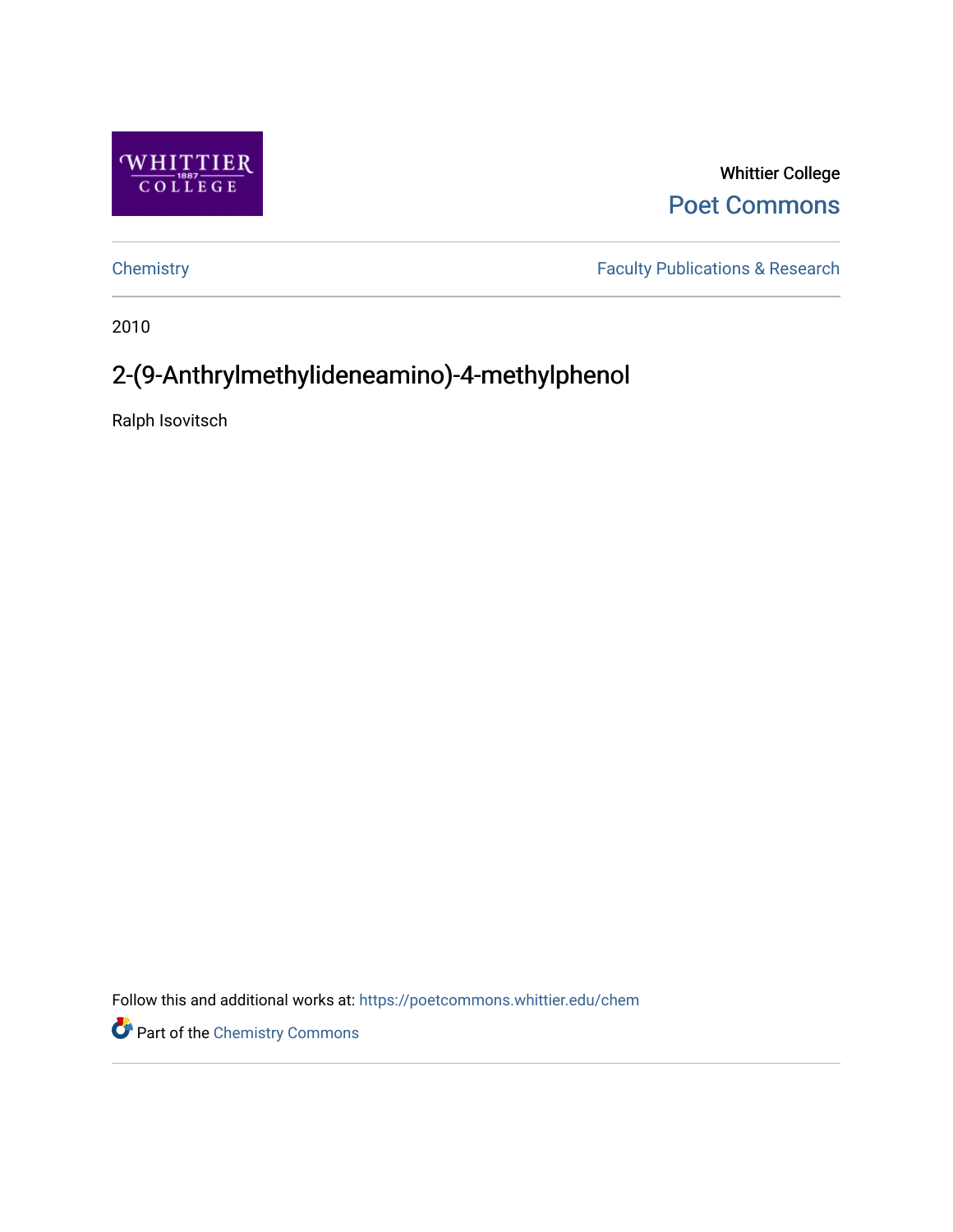Acta Crystallographica Section E Structure Reports Online

ISSN 1600-5368

# 2-(9-Anthrylmethylideneamino)-4 methylphenol

# Andrés Villalpando,<sup>a</sup> Frank R. Fronczek<sup>b</sup> and Ralph Isovitsch<sup>a\*</sup>

<sup>a</sup>Department of Chemistry, Whittier College, 13406 Philadelphia Street, Whittier, CA 90608, USA, and <sup>b</sup>Department of Chemistry, Louisiana State University, Baton Rouge, LA 70803, USA Correspondence e-mail: risovits@whittier.edu

Received 4 May 2010; accepted 6 May 2010

Key indicators: single-crystal X-ray study; T = 90 K; mean  $\sigma$ (C–C) = 0.003 Å; R factor = 0.054; wR factor =  $0.127$ ; data-to-parameter ratio =  $16.9$ .

The title compound,  $C_{22}H_{17}NO$ , is a novel Schiff base synthesized via a condensation reaction between 9-anthracenecarboxaldehyde and 2-amino-p-cresol. The asymmetric unit contains two independent molecules that are joined by an O— H··· OH hydrogen bond. An intramolecular O-H··· N hydrogen bond occurs in each molecule.  $\pi$ -stacking about inversion centers was observed between adjacent phenol rings [centroid–centroid distance =  $3.850(2)$  Å] and adjacent anthracene rings [centroid–centroid distance  $= 3.834$  (2)  $\AA$ ]. The  $C-N=C-C$  torsion angles between the phenol and anthracene rings are close to  $180^\circ$  with values of  $174.06$  (15) and 179.85  $(14)^\circ$ .

### Related literature

For related structures, see: De *et al.* (2008); Unver *et al.* (2009). For bond-length data, see: Allen et al. (1987). For background to the use of luminescent metal complexes formed by Schiff bases in light emitting diode construction and solar energy collection, see: Liao et al. (2009); Mak et al. (2009).



## Experimental

| Crystal data       |                         |
|--------------------|-------------------------|
| $C_{22}H_{17}NO$   | $b = 12.839(3)$ Å       |
| $M_r = 311.37$     | $c = 15.015$ (3) $\AA$  |
| Triclinic, P1      | $\alpha = 94.508(9)$ °  |
| $a = 8.6037(15)$ Å | $\beta = 97.164~(11)$ ° |

| $\gamma = 106.490 (11)$ °<br>$V = 1566.6 (6) \text{ Å}^3$ |
|-----------------------------------------------------------|
|                                                           |
| $Z = 4$                                                   |
| Mo $K\alpha$ radiation                                    |

#### Data collection

| Nonius KappaCCD diffractometer | 7462 independent reflections           |
|--------------------------------|----------------------------------------|
| with Oxford Cryostream         | 4454 reflections with $I > 2\sigma(I)$ |
| 35942 measured reflections     | $R_{\rm int} = 0.057$                  |
|                                |                                        |

# Refinement

 $R[F^2 > 2\sigma(F^2)] = 0.054$ <br>  $wR(F^2) = 0.127$  $S = 1.02$ 7462 reflections 442 parameters H atoms treated by a mixture of independent and constrained refinement  $\Delta \rho_{\text{max}} = 0.30 \text{ e A}^{-3}$  $\Delta \rho_{\rm min} = -0.28 \text{ e } \text{\AA}^{-3}$ 

#### Table 1 Hydrogen-bond geometry  $(\mathring{A}, \degree)$ .

| $D - H \cdots A$                               | $D-H$              | $H\cdot\cdot\cdot A$ | $D\cdots A$            | $D$ -H $\cdots$ A       |
|------------------------------------------------|--------------------|----------------------|------------------------|-------------------------|
| $O1 - H10H \cdots N1$<br>$O2 - H20H \cdots O1$ | 0.82(2)<br>0.86(2) | 2.27(2)<br>2.11(2)   | 2.754(2)<br>2.8602(18) | 118.0(17)<br>144.9 (18) |
| $O2 - H20H \cdot \cdot \cdot N2$               | 0.86(2)            | 2.17(2)              | 2.695(2)               | 119.1(17)               |

Data collection: COLLECT (Nonius, 2000); cell refinement: DENZO and SCALEPACK (Otwinowski & Minor, 1997); data reduction: DENZO and SCALEPACK; program(s) used to solve structure: SIR97 (Altomare et al., 1999); program(s) used to refine structure: SHELXL97 (Sheldrick, 2008); molecular graphics: ORTEP-3 for Windows (Farrugia, 1997); software used to prepare material for publication: SHELXL97.

Whittier College is acknowledged for the funds that supported this research. The Edison International Foundation is thanked for a summer research stipend for AV. The purchase of the diffractometer was made possible by grant No. LEQSF(1999-2000)-ENH-TR-13, administered by the Louisiana Board of Regents.

Supplementary data and figures for this paper are available from the IUCr electronic archives (Reference: ZQ2039).

#### References

- [Allen, F. H., Kennard, O., Watson, D. G., Brammmer, L., Orpen, A. G. &](https://scripts.iucr.org/cgi-bin/cr.cgi?rm=pdfbb&cnor=zq2039&bbid=BB1) Taylor, R. (1987). [J. Chem. Soc. Perkin Trans. 2](https://scripts.iucr.org/cgi-bin/cr.cgi?rm=pdfbb&cnor=zq2039&bbid=BB1), pp. S1–19.
- [Altomare, A., Burla, M. C., Camalli, M., Cascarano, G. L., Giacovazzo, C.,](https://scripts.iucr.org/cgi-bin/cr.cgi?rm=pdfbb&cnor=zq2039&bbid=BB2) [Guagliardi, A., Moliterni, A. G. G., Polidori, G. & Spagna, R. \(1999\).](https://scripts.iucr.org/cgi-bin/cr.cgi?rm=pdfbb&cnor=zq2039&bbid=BB2) J. [Appl. Cryst.](https://scripts.iucr.org/cgi-bin/cr.cgi?rm=pdfbb&cnor=zq2039&bbid=BB2) 32, 115–119.
- [De, R. L., Mandal, M., Roy, L. & Mukherjee, J. \(2008\).](https://scripts.iucr.org/cgi-bin/cr.cgi?rm=pdfbb&cnor=zq2039&bbid=BB3) Indian J. Chem. Sect. A, 47[, 207–213.](https://scripts.iucr.org/cgi-bin/cr.cgi?rm=pdfbb&cnor=zq2039&bbid=BB3)
- [Farrugia, L. J. \(1997\).](https://scripts.iucr.org/cgi-bin/cr.cgi?rm=pdfbb&cnor=zq2039&bbid=BB4) J. Appl. Cryst. 30, 565.
- [Liao, S.-H., Shiu, J.-R., Liu, S.-W., Yeh, S.-J., Chen, Y.-H., Chen, C.-T., Chow,](https://scripts.iucr.org/cgi-bin/cr.cgi?rm=pdfbb&cnor=zq2039&bbid=BB5) [T. J. & Wu, C.-I. \(2009\).](https://scripts.iucr.org/cgi-bin/cr.cgi?rm=pdfbb&cnor=zq2039&bbid=BB5) J. Am. Chem. Soc. 131, 763–777.
- Mak, C. S. K., Wong, H. L., Leung, Q. Y., Tam, W. Y., Chan, W. K. & Djurišić, A. B. (2009). [J. Organomet. Chem.](https://scripts.iucr.org/cgi-bin/cr.cgi?rm=pdfbb&cnor=zq2039&bbid=BB6) 694, 2770–2776.
- Nonius (2000). COLLECT[. Nonius BV, Delft, The Netherlands.](https://scripts.iucr.org/cgi-bin/cr.cgi?rm=pdfbb&cnor=zq2039&bbid=BB7)

[Otwinowski, Z. & Minor, W. \(1997\).](https://scripts.iucr.org/cgi-bin/cr.cgi?rm=pdfbb&cnor=zq2039&bbid=BB8) Methods in Enzymology, Vol. 276, Macromolecular Crystallography[, Part A, edited by C. W. Carter Jr & R. M.](https://scripts.iucr.org/cgi-bin/cr.cgi?rm=pdfbb&cnor=zq2039&bbid=BB8) [Sweet, pp. 307–326. New York: Academic Press.](https://scripts.iucr.org/cgi-bin/cr.cgi?rm=pdfbb&cnor=zq2039&bbid=BB8)

- [Sheldrick, G. M. \(2008\).](https://scripts.iucr.org/cgi-bin/cr.cgi?rm=pdfbb&cnor=zq2039&bbid=BB9) Acta Cryst. A64, 112–122.
- Ünver, H., Yildiz, M., Kiraz, A. & Özgen, Ö. (2009). J. Chem. Crystallogr. 39, [17–23.](https://scripts.iucr.org/cgi-bin/cr.cgi?rm=pdfbb&cnor=zq2039&bbid=BB10)

 $\mu = 0.08$  mm<sup>-1</sup>  $T = 90$  K

 $0.37 \times 0.15 \times 0.05$  mm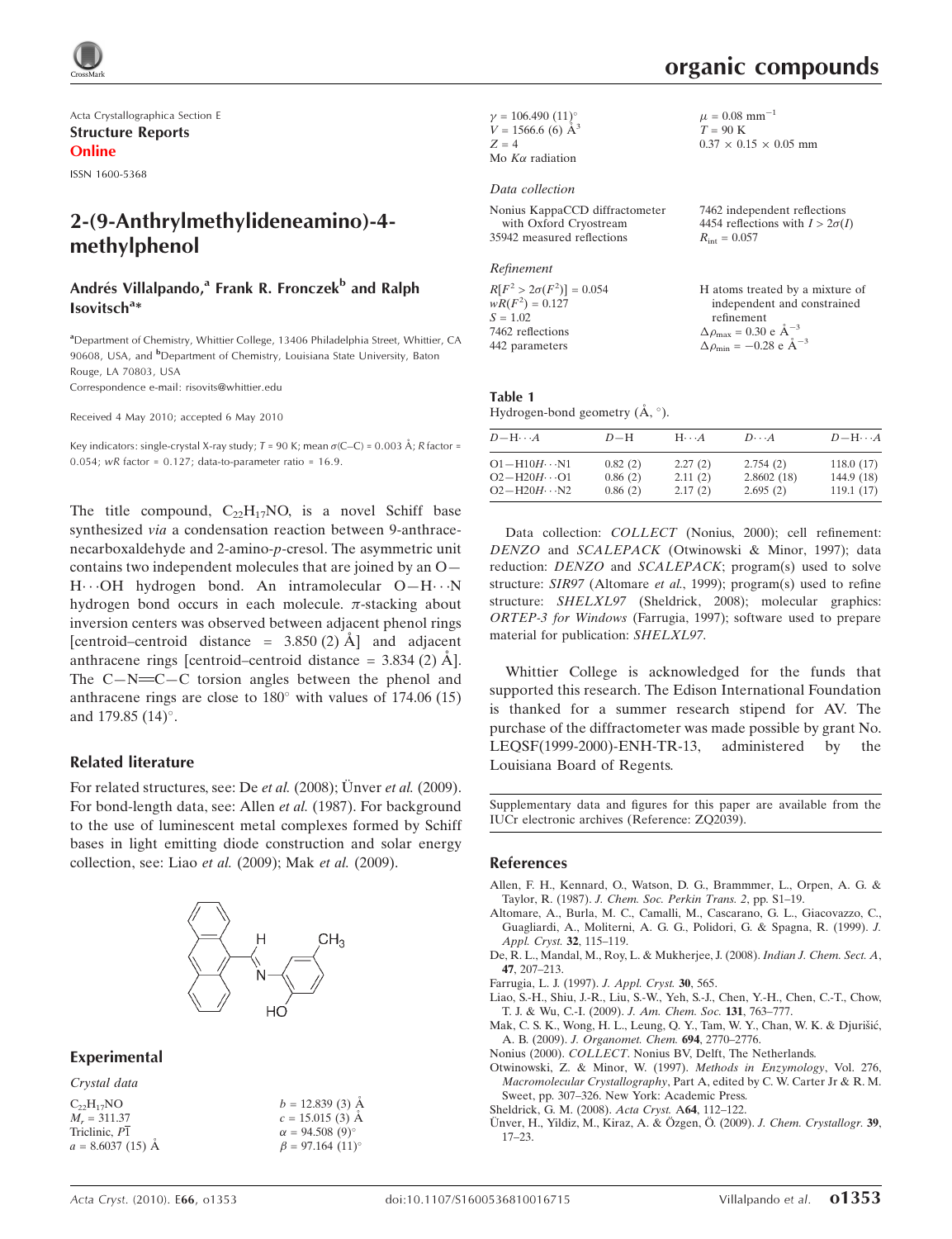# **supporting information**

*Acta Cryst.* (2010). E**66**, o1353 [https://doi.org/10.1107/S1600536810016715]

# **2-(9-Anthrylmethylideneamino)-4-methylphenol**

# **Andrés Villalpando, Frank R. Fronczek and Ralph Isovitsch**

## **S1. Comment**

Schiff bases can form luminescent metal complexes that are used in research areas that range from light emitting diode construction to solar energy collection (Liao *et al.*, 2009; Mak *et al.*, 2009). Our research explores the synthesis and photophysics of novel anthracenyl Schiff bases and their metal complexes toward the goal of utilizing them in the preparation of light emitting diodes.

The structure of the title compound is shown in Figure 1. The asymmetric unit is comprised of two independent molecules of the title compound joined together by a hydrogen bond of length 2.8602 (18) Å, which is formed from the interaction of the OH groups on the phenol rings. *π*-stacking about inversion centers was observed between adjacent phenol rings with a centroid-centroid distance of 3.850 Å and between adjacent anthracene rings with a centroid-centroid distance of 3.834 Å.

There is slight variation in the bond lengths and angles of the two independent molecules. The central C—N double bond, C15—N1, has a bond length of 1.280 (2) Å. This bond length is close to the literature value of 1.279 Å for a  $C(sp^2)$ =N(sp<sup>2</sup>) bond (Allen *et al.*, 1987). The C—C bond, C1—C15 and C23—C37, that connects the anthracene to the central C—N double bond has bond lengths of 1.477 (2) and 1.470 (2) Å, respectively. The C—N bond, N1—C16 and N2—C38, that connects the phenyl ring to the central C—N double bond has bond lengths of 1.419 (2) and 1.414 (2) Å, respectively. The phenol ring has a  $C$ —O bond,  $O1$ —C17 and  $O2$ —C39, with a bond length of 1.368 (2) and 1.371 (2) Å. The bond angles of the nitrogen and carbon atoms of the central C—N double bond were 118.53 (15); 119.84 (15)° and 123.23 (16); 123.46 (16)°, which indicate the sp<sup>2</sup> hybridization of these atoms. The observed bond lengths and angles compare well with those found in similar compounds (Ünver *et al.*, 2008; De *et al.*, 2008). The angles between the planes of the anthracene and phenyl rings, C16—N1—C15—C1 and C38—N2—C37—C23, are 174.06 (15) and 179.85 (14)°, respectively.

## **S2. Experimental**

Synthetic procedures were carried out using standard techniques. Solvents and reagents were used as received. The melting point was determined in open capillaries and is uncorrected. <sup>1</sup>H and <sup>13</sup>C NMR spectra were recorded on a JEOL ECX 300 MHz spectrometer using TMS as the internal standard. The IR spectrum was recorded as a KBr disk on a JASCO 460 FTIR. Mass spectrometry was provided by the Washington University Mass Spectrometry Resource with support from the NIH National Center for Research Resources (Grant No. P41RR0954).

The title compound was synthesized using a modification of the method of De *et al.* (2008). 20 ml of methanol, 9 anthracenecarboxaldehyde (0.251 g, 1.22 mmol), and 2-amino-*p*-cresol (0.124 g, 1.01 mmol), and four drops of acetic acid were added to a 50 ml round bottom flask with a magnetic stir bar. The solution was refluxed for 1.5 hours until it was a bright orange color. The solution was then gravity filtered hot and allowed to slowly cool, yielding 0.185 g (59%) yield) of bright orange-yellow needle-like crystals.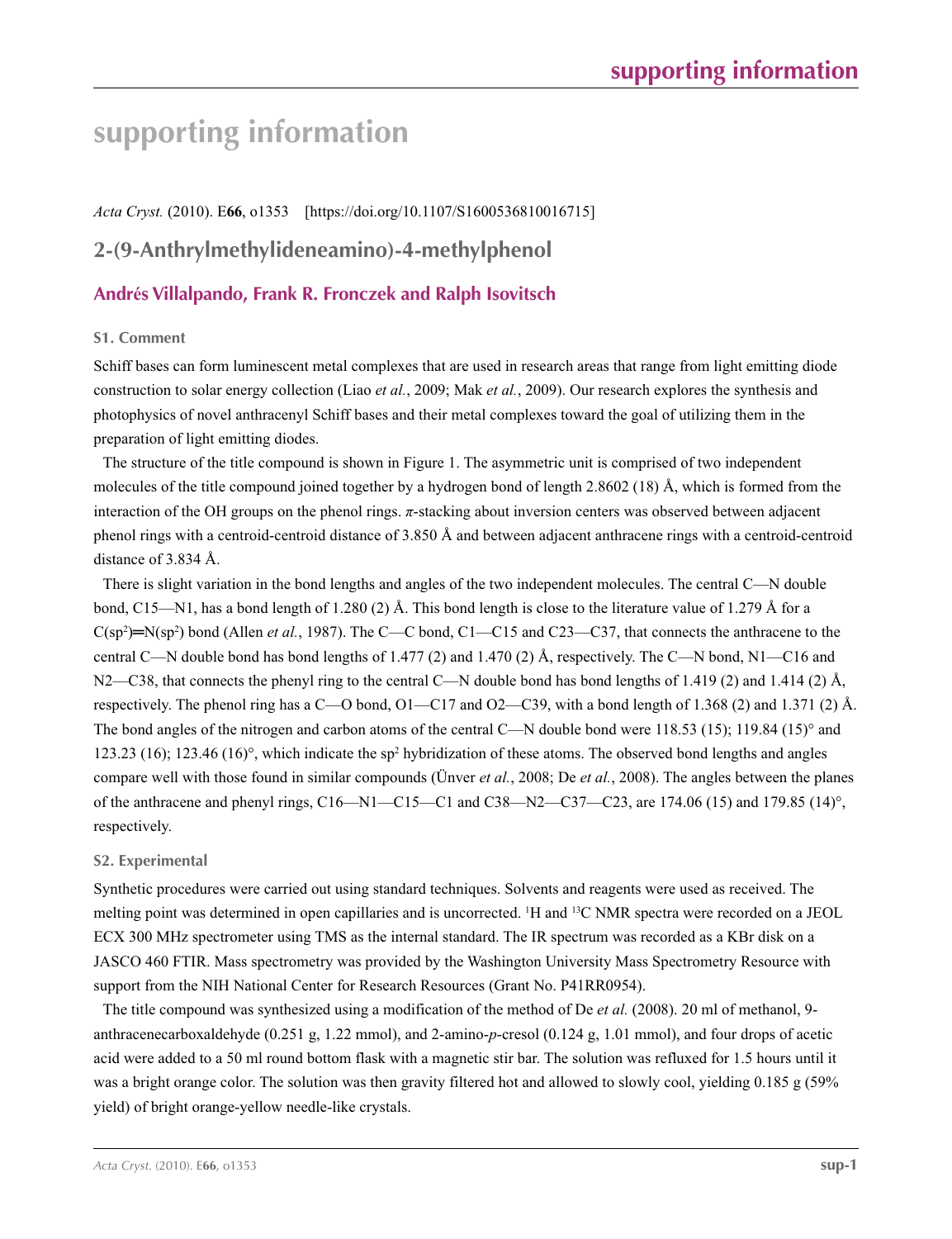MP 170-174° C; IR (KBr disk) 3465, 3356, 3052, 3018, 2922, 2860, 1604, 1502 cm–1; 1 H NMR (300 MHz, CDCl3) ppm 9.84 (s, 1H), 8.69 (d, 2H), 8.51 (s, 1H), 8.02 (d, 2H), 7.54 (m, 5H), 7.31 (s, 1H), 7.11 (m, 1H), 7.02 (d, 1H), 2.43 (s, 3H); <sup>13</sup>C NMR (75 MHz, CDCl<sub>3</sub>) ppm 157.8, 150.0, 137.9, 131.5, 130.6, 130.5, 129.1, 129.0, 128.9, 128.1, 127.2, 125.6, 125.2, 118.3, 115.4, 21.1; EI—HR—MS: m/z for  $[M+H]^+$  = 312.1373, Calcd. m/z for  $[M+H]^+$  = 312.1388.

## **S3. Refinement**

Hydrogen atoms on C were placed in idealized positions with C—H bond distances 0.95 - 0.98 Å and thereafter treated as riding. Displacement parameters for H were assigned as  $U_{iso} = 1.2U_{eq}$  of the attached atom (1.5 for methyl and OH). A torsional parameter was refined for each methyl group, and OH hydrogen positions were refined.



### **Figure 1**

The asymmetric unit with ellipsoids at the 50% probability level and H atoms having arbitrary radius.

**2-(9-Anthrylmethylideneamino)-4-methylphenol** 

*Crystal data*  $C_{22}H_{17}NO$  $M_r = 311.37$ Triclinic, *P*1 Hall symbol: -P 1  $a = 8.6037(15)$  Å  $b = 12.839(3)$  Å  $c = 15.015(3)$  Å  $\alpha$  = 94.508 (9)<sup>°</sup>  $\beta$  = 97.164 (11)<sup>o</sup>  $γ = 106.490(11)°$  $V = 1566.6$  (6) Å<sup>3</sup>

 $Z = 4$  $F(000) = 656$  $D_x = 1.320$  Mg m<sup>-3</sup> Mo *Kα* radiation,  $\lambda = 0.71073$  Å Cell parameters from 7377 reflections  $\theta$  = 2.5–27.8°  $\mu = 0.08$  mm<sup>-1</sup>  $T = 90 K$ Lath, yellow  $0.37 \times 0.15 \times 0.05$  mm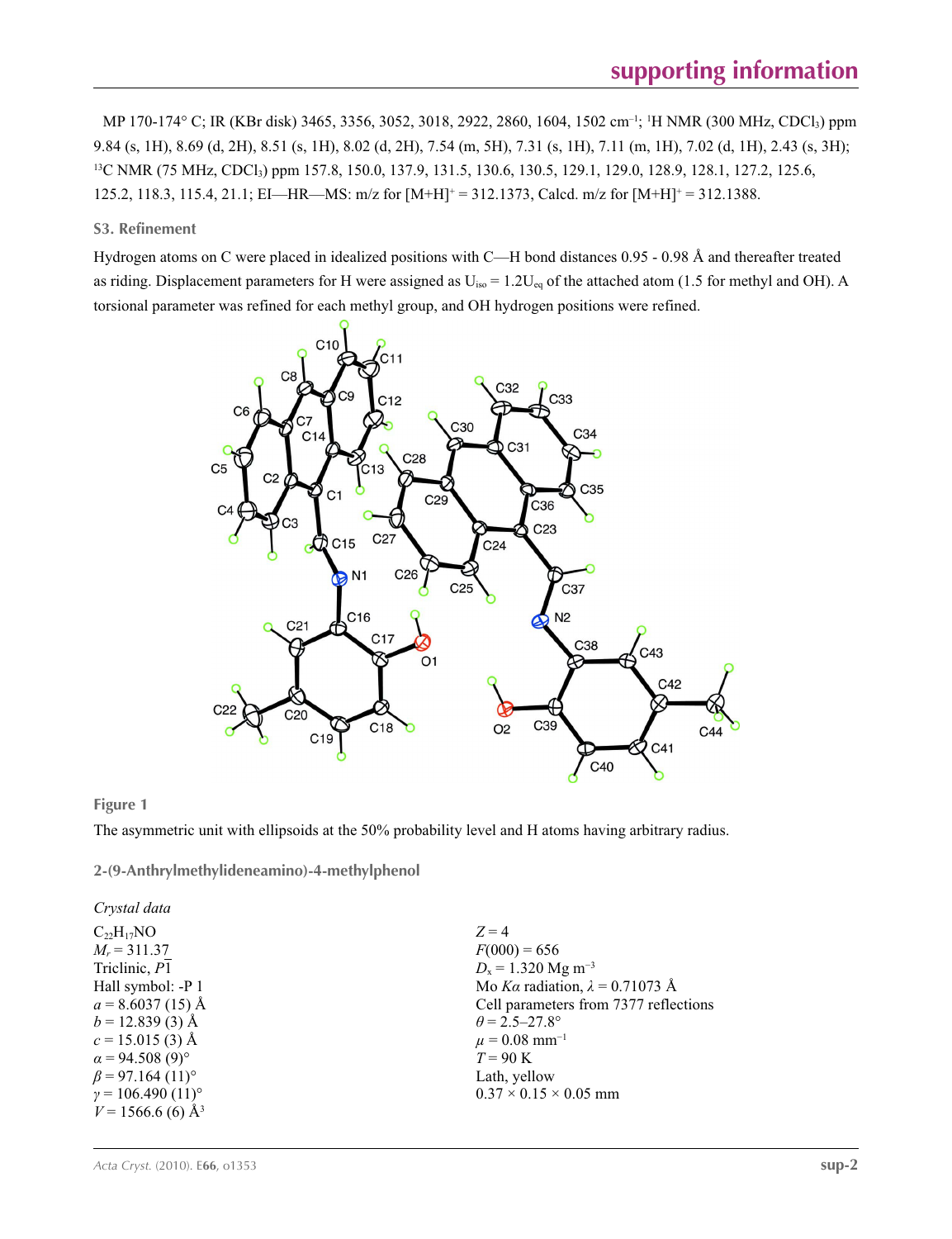*Data collection*

| Nonius KappaCCD<br>diffractometer with Oxford Cryostream<br>Radiation source: fine-focus sealed tube<br>Graphite monochromator<br>$\omega$ scans with $\kappa$ offsets<br>35942 measured reflections<br>7462 independent reflections                                                                          | 4454 reflections with $I > 2\sigma(I)$<br>$R_{\rm int} = 0.057$<br>$\theta_{\text{max}} = 27.9^{\circ}, \theta_{\text{min}} = 2.5^{\circ}$<br>$h = -11 \rightarrow 11$<br>$k = -16 \rightarrow 16$<br>$l = -19 \rightarrow 19$                                                                                                                                                                                                                                                                                                    |
|---------------------------------------------------------------------------------------------------------------------------------------------------------------------------------------------------------------------------------------------------------------------------------------------------------------|-----------------------------------------------------------------------------------------------------------------------------------------------------------------------------------------------------------------------------------------------------------------------------------------------------------------------------------------------------------------------------------------------------------------------------------------------------------------------------------------------------------------------------------|
| Refinement                                                                                                                                                                                                                                                                                                    |                                                                                                                                                                                                                                                                                                                                                                                                                                                                                                                                   |
| Refinement on $F^2$<br>Least-squares matrix: full<br>$R[F^2 > 2\sigma(F^2)] = 0.054$<br>$wR(F^2) = 0.127$<br>$S = 1.02$<br>7462 reflections<br>442 parameters<br>0 restraints<br>Primary atom site location: structure-invariant<br>direct methods<br>Secondary atom site location: difference Fourier<br>map | Hydrogen site location: inferred from<br>neighbouring sites<br>H atoms treated by a mixture of independent<br>and constrained refinement<br>$w = 1/[\sigma^2(F_0^2) + (0.0571P)^2]$<br>where $P = (F_0^2 + 2F_c^2)/3$<br>$(\Delta/\sigma)_{\text{max}}$ < 0.001<br>$\Delta\rho_{\text{max}}$ = 0.30 e Å <sup>-3</sup><br>$\Delta\rho_{\rm min} = -0.28$ e Å <sup>-3</sup><br>Extinction correction: SHELXL97 (Sheldrick,<br>2008), $Fc^* = kFc[1+0.001xFc^2\lambda^3/sin(2\theta)]^{-1/4}$<br>Extinction coefficient: 0.0034 (10) |

# *Special details*

**Geometry**. All esds (except the esd in the dihedral angle between two l.s. planes) are estimated using the full covariance matrix. The cell esds are taken into account individually in the estimation of esds in distances, angles and torsion angles; correlations between esds in cell parameters are only used when they are defined by crystal symmetry. An approximate (isotropic) treatment of cell esds is used for estimating esds involving l.s. planes.

**Refinement**. Refinement of  $F^2$  against ALL reflections. The weighted R-factor wR and goodness of fit *S* are based on  $F^2$ , conventional *R*-factors *R* are based on *F*, with *F* set to zero for negative  $F^2$ . The threshold expression of  $F^2 > \sigma(F^2)$  is used only for calculating *R*-factors(gt) etc. and is not relevant to the choice of reflections for refinement. *R*-factors based on *F*<sup>2</sup> are statistically about twice as large as those based on *F*, and *R*- factors based on ALL data will be even larger.

*Fractional atomic coordinates and isotropic or equivalent isotropic displacement parameters (Å2 )*

|                | $\mathcal{X}$ | ν           | $\boldsymbol{Z}$ | $U_{\rm iso}*/U_{\rm eq}$ |  |
|----------------|---------------|-------------|------------------|---------------------------|--|
| 01             | 0.30490(15)   | 0.14730(11) | 0.20434(9)       | 0.0223(3)                 |  |
| H10H           | 0.261(2)      | 0.1946(17)  | 0.2172(14)       | $0.033*$                  |  |
| N1             | 0.13998(16)   | 0.26290(12) | 0.10202(10)      | 0.0177(3)                 |  |
| C <sub>1</sub> | 0.0939(2)     | 0.44058(15) | 0.09855(11)      | 0.0164(4)                 |  |
| C <sub>2</sub> | $-0.0671(2)$  | 0.42007(15) | 0.11964(11)      | 0.0167(4)                 |  |
| C <sub>3</sub> | $-0.1820(2)$  | 0.31351(16) | 0.10892(12)      | 0.0215(4)                 |  |
| H <sub>3</sub> | $-0.1516$     | 0.2527      | 0.0851           | $0.026*$                  |  |
| C4             | $-0.3344(2)$  | 0.29700(16) | 0.13208(13)      | 0.0246(5)                 |  |
| H4             | $-0.4084$     | 0.2251      | 0.1244           | $0.029*$                  |  |
| C <sub>5</sub> | $-0.3837(2)$  | 0.38605(17) | 0.16758(13)      | 0.0249(5)                 |  |
| H <sub>5</sub> | $-0.4894$     | 0.3733      | 0.1850           | $0.030*$                  |  |
| C <sub>6</sub> | $-0.2806(2)$  | 0.48933(16) | 0.17677(12)      | 0.0213(4)                 |  |
| H <sub>6</sub> | $-0.3157$     | 0.5486      | 0.1994           | $0.026*$                  |  |
| C7             | $-0.1195(2)$  | 0.51040(15) | 0.15290(11)      | 0.0170(4)                 |  |
| C8             | $-0.0120(2)$  | 0.61631(15) | 0.16377(12)      | 0.0196(4)                 |  |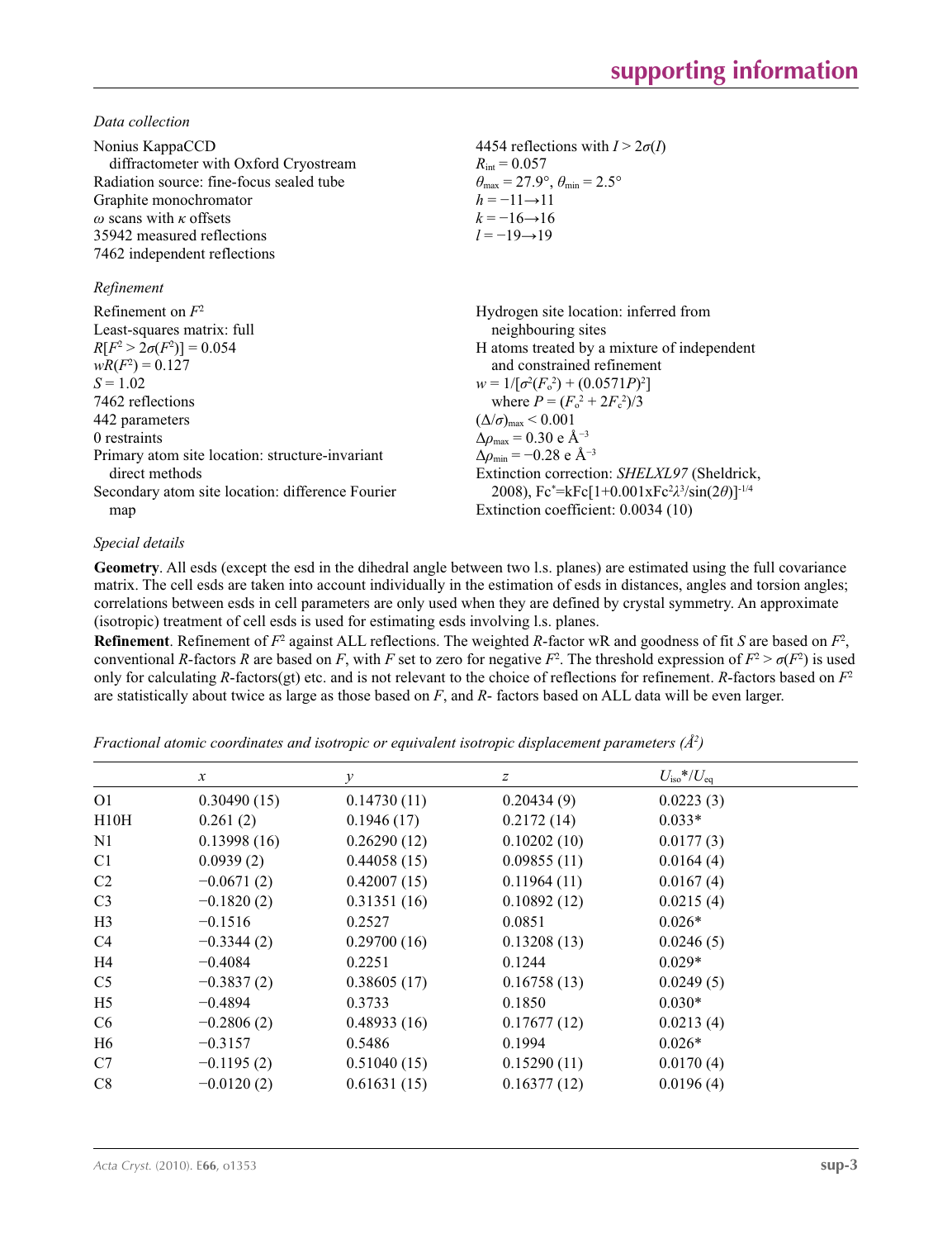| H <sub>8</sub>  | $-0.0473$              | 0.6754                     | 0.1867                     | $0.023*$  |
|-----------------|------------------------|----------------------------|----------------------------|-----------|
| C9              | 0.1462(2)              | 0.63784(15)                | 0.14184(12)                | 0.0181(4) |
| C10             | 0.2576(2)              | 0.74645(16)                | 0.15396(13)                | 0.0237(4) |
| H10             | 0.2225                 | 0.8059                     | 0.1763                     | $0.028*$  |
| C11             | 0.4120(2)              | 0.76605(17)                | 0.13417(14)                | 0.0289(5) |
| H11             | 0.4841                 | 0.8386                     | 0.1425                     | $0.035*$  |
| C12             | 0.4657(2)              | 0.67730(16)                | 0.10083(13)                | 0.0262(5) |
| H12             | 0.5740                 | 0.6911                     | 0.0870                     | $0.031*$  |
| C13             | 0.3642(2)              | 0.57331(16)                | 0.08864(13)                | 0.0222(4) |
| H13             | 0.4031                 | 0.5156                     | 0.0665                     | $0.027*$  |
| C14             | 0.2004(2)              | 0.54824(15)                | 0.10823(12)                | 0.0178(4) |
| C15             | 0.1512(2)              | 0.34955(15)                | 0.06342(12)                | 0.0181(4) |
| H15             | 0.1987                 | 0.3556                     | 0.0095                     | $0.022*$  |
| C16             | 0.1843(2)              | 0.17612(14)                | 0.05799(12)                | 0.0165(4) |
| C17             | 0.2645(2)              | 0.11812(15)                | 0.11268(12)                | 0.0170(4) |
| C18             | 0.3106(2)              | 0.03190(15)                | 0.07482(12)                | 0.0191(4) |
|                 | 0.3682                 | $-0.0058$                  | 0.1120                     |           |
| H18             |                        |                            |                            | $0.023*$  |
| C19             | 0.2723(2)              | 0.00072(15)                | $-0.01782(13)$             | 0.0218(4) |
| H19             | 0.3061                 | $-0.0577$                  | $-0.0435$                  | $0.026*$  |
| C20             | 0.1853(2)              | 0.05329(15)                | $-0.07398(12)$             | 0.0202(4) |
| C21             | 0.1432(2)              | 0.14129(16)                | $-0.03464(12)$             | 0.0198(4) |
| H21             | 0.0850                 | 0.1787                     | $-0.0718$                  | $0.024*$  |
| C22             | 0.1364(2)              | 0.01475(18)                | $-0.17348(13)$             | 0.0316(5) |
| H22A            | 0.0264                 | $-0.0380$                  | $-0.1843$                  | $0.047*$  |
| H22B            | 0.2149                 | $-0.0203$                  | $-0.1943$                  | $0.047*$  |
| H22C            | 0.1359                 | 0.0774                     | $-0.2067$                  | $0.047*$  |
| O2              | 0.53743(15)            | 0.04269(11)                | 0.27603(8)                 | 0.0207(3) |
| H20H            | 0.488(2)               | 0.0923(17)                 | 0.2760(13)                 | $0.031*$  |
| N2              | 0.52578(16)            | 0.20557(12)                | 0.39729(10)                | 0.0168(3) |
| C <sub>23</sub> | 0.48926(19)            | 0.38573(14)                | 0.40197(11)                | 0.0142(4) |
| C <sub>24</sub> | 0.3154(2)              | 0.35684(14)                | 0.38026(11)                | 0.0150(4) |
| C <sub>25</sub> | 0.2085(2)              | 0.25083(15)                | 0.38727(11)                | 0.0175(4) |
| H25             | 0.2540                 | 0.1949                     | 0.4049                     | $0.021*$  |
| C <sub>26</sub> | 0.0420(2)              | 0.22873(15)                | 0.36905(12)                | 0.0197(4) |
| H <sub>26</sub> | $-0.0263$              | 0.1578                     | 0.3746                     | $0.024*$  |
| C27             | $-0.0304(2)$           | 0.30931(16)                | 0.34210(12)                | 0.0205(4) |
| H27             | $-0.1463$              | 0.2922                     | 0.3290                     | $0.025*$  |
| C28             | 0.0661(2)              | 0.41141(16)                | 0.33494(12)                | 0.0195(4) |
| H28             | 0.0167                 | 0.4656                     | 0.3175                     | $0.023*$  |
| C29             | 0.2409(2)              | 0.43844(15)                | 0.35330(11)                | 0.0161(4) |
| C30             | 0.3395(2)              | 0.54295(15)                | 0.34506(11)                | 0.0172(4) |
| H30             | 0.2891                 | 0.5956                     | 0.3249                     | $0.021*$  |
| C31             |                        |                            |                            |           |
| C32             | 0.5098(2)<br>0.6089(2) | 0.57245(14)<br>0.67977(15) | 0.36561(11)<br>0.35648(13) | 0.0167(4) |
|                 |                        |                            |                            | 0.0229(4) |
| H32             | 0.5579                 | 0.7320                     | 0.3359                     | $0.027*$  |
| C33             | 0.7750(2)              | 0.70842(15)                | 0.37681(13)                | 0.0236(4) |
| H33             | 0.8392                 | 0.7804                     | 0.3709                     | $0.028*$  |
| C34             | 0.8524(2)              | 0.63117(15)                | 0.40679(12)                | 0.0211(4) |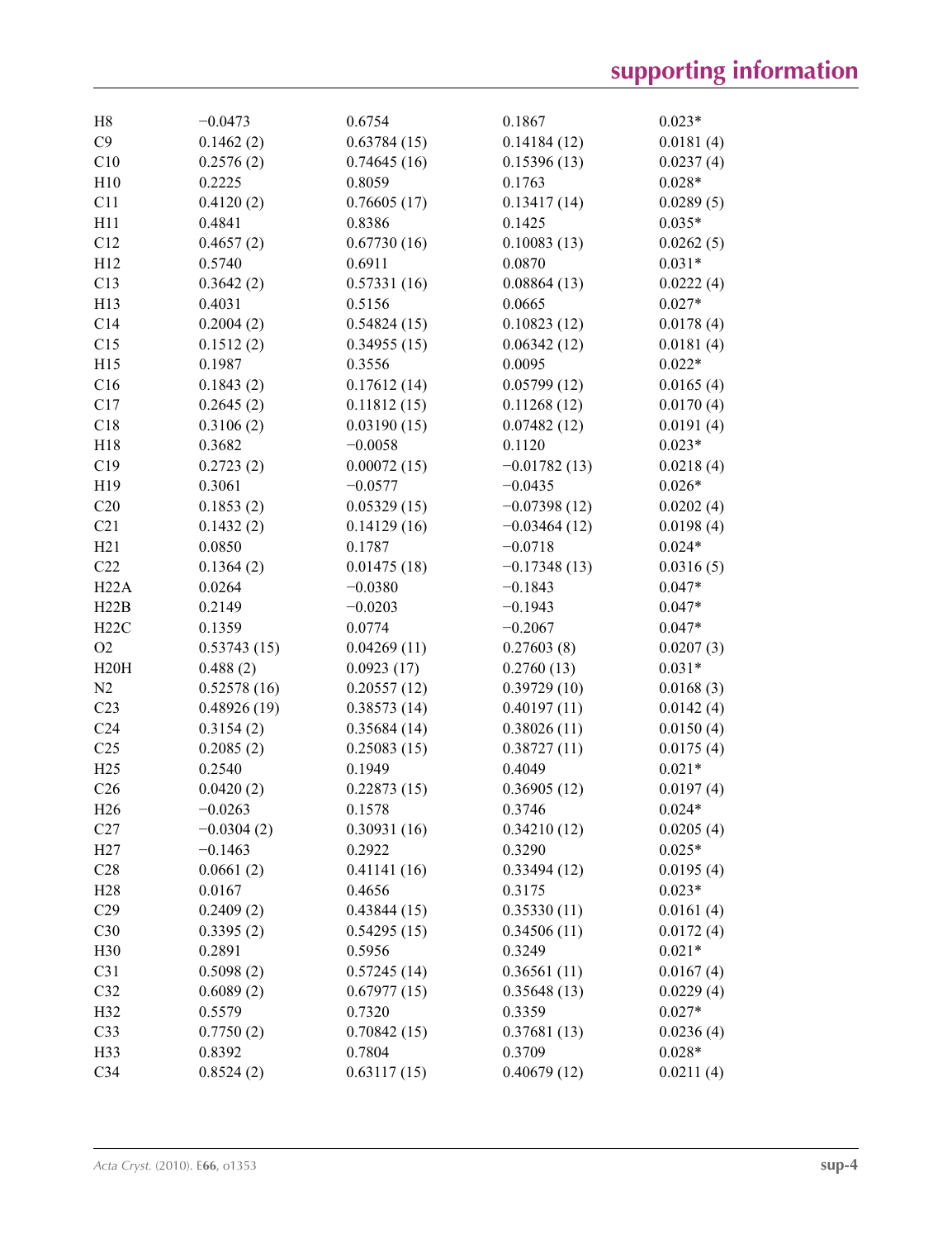| H34             | 0.9686      | 0.6519         | 0.4210      | $0.025*$  |
|-----------------|-------------|----------------|-------------|-----------|
| C <sub>35</sub> | 0.7631(2)   | 0.52775(15)    | 0.41557(12) | 0.0188(4) |
| H <sub>35</sub> | 0.8181      | 0.4771         | 0.4350      | $0.023*$  |
| C <sub>36</sub> | 0.5874(2)   | 0.49345(14)    | 0.39604(11) | 0.0152(4) |
| C <sub>37</sub> | 0.5733(2)   | 0.30621(15)    | 0.43076(12) | 0.0157(4) |
| H <sub>37</sub> | 0.6671      | 0.3307         | 0.4763      | $0.019*$  |
| C38             | 0.61304(19) | 0.13383(14)    | 0.42820(12) | 0.0145(4) |
| C <sub>39</sub> | 0.61383(19) | 0.05028(15)    | 0.36290(12) | 0.0157(4) |
| C40             | 0.69549(19) | $-0.02469(14)$ | 0.38538(12) | 0.0164(4) |
| H40             | 0.6983      | $-0.0807$      | 0.3409      | $0.020*$  |
| C <sub>41</sub> | 0.77342(19) | $-0.01782(15)$ | 0.47339(12) | 0.0172(4) |
| H41             | 0.8307      | $-0.0690$      | 0.4881      | $0.021*$  |
| C42             | 0.76957(19) | 0.06220(15)    | 0.54060(12) | 0.0172(4) |
| C <sub>43</sub> | 0.68877(19) | 0.13757(14)    | 0.51648(12) | 0.0161(4) |
| H43             | 0.6850      | 0.1930         | 0.5612      | $0.019*$  |
| C <sub>44</sub> | 0.8441(2)   | 0.06293(16)    | 0.63718(12) | 0.0219(4) |
| <b>H44A</b>     | 0.8793      | 0.1379         | 0.6678      | $0.033*$  |
| H44B            | 0.9391      | 0.0350         | 0.6380      | $0.033*$  |
| <b>H44C</b>     | 0.7624      | 0.0163         | 0.6685      | $0.033*$  |
|                 |             |                |             |           |

*Atomic displacement parameters (Å2 )*

|                | $U^{11}$   | $U^{22}$   | $U^{33}$   | $U^{12}$   | $U^{13}$     | $U^{23}$      |
|----------------|------------|------------|------------|------------|--------------|---------------|
| O <sub>1</sub> | 0.0282(7)  | 0.0235(8)  | 0.0179(7)  | 0.0142(6)  | $-0.0002(6)$ | 0.0010(6)     |
| N1             | 0.0183(8)  | 0.0189(9)  | 0.0177(8)  | 0.0092(6)  | 0.0015(6)    | 0.0003(7)     |
| C1             | 0.0197(9)  | 0.0186(10) | 0.0134(9)  | 0.0097(8)  | 0.0013(7)    | 0.0030(8)     |
| C <sub>2</sub> | 0.0191(9)  | 0.0201(10) | 0.0128(9)  | 0.0099(8)  | $-0.0006(7)$ | 0.0029(8)     |
| C <sub>3</sub> | 0.0212(10) | 0.0212(11) | 0.0224(10) | 0.0094(8)  | 0.0001(8)    | $-0.0016(8)$  |
| C4             | 0.0196(9)  | 0.0238(11) | 0.0290(11) | 0.0055(8)  | 0.0021(8)    | 0.0014(9)     |
| C <sub>5</sub> | 0.0202(10) | 0.0313(12) | 0.0253(11) | 0.0110(9)  | 0.0043(8)    | 0.0018(9)     |
| C6             | 0.0217(10) | 0.0283(12) | 0.0184(10) | 0.0151(9)  | 0.0032(8)    | 0.0009(8)     |
| C7             | 0.0195(9)  | 0.0232(11) | 0.0116(9)  | 0.0121(8)  | 0.0008(7)    | 0.0036(8)     |
| C8             | 0.0262(10) | 0.0200(11) | 0.0173(10) | 0.0150(8)  | 0.0018(8)    | 0.0028(8)     |
| C9             | 0.0221(9)  | 0.0204(11) | 0.0139(9)  | 0.0098(8)  | 0.0010(8)    | 0.0042(8)     |
| C10            | 0.0311(11) | 0.0165(10) | 0.0264(11) | 0.0118(8)  | 0.0034(9)    | 0.0034(9)     |
| C11            | 0.0289(11) | 0.0217(12) | 0.0369(13) | 0.0070(9)  | 0.0053(9)    | 0.0087(10)    |
| C12            | 0.0225(10) | 0.0264(12) | 0.0333(12) | 0.0099(9)  | 0.0077(9)    | 0.0095(10)    |
| C13            | 0.0240(10) | 0.0228(11) | 0.0248(11) | 0.0136(8)  | 0.0051(8)    | 0.0062(9)     |
| C14            | 0.0217(9)  | 0.0201(11) | 0.0138(9)  | 0.0103(8)  | 0.0006(7)    | 0.0038(8)     |
| C15            | 0.0162(9)  | 0.0228(11) | 0.0162(10) | 0.0077(8)  | 0.0013(7)    | 0.0021(8)     |
| C16            | 0.0151(8)  | 0.0163(10) | 0.0194(10) | 0.0056(7)  | 0.0054(7)    | 0.0016(8)     |
| C17            | 0.0163(9)  | 0.0159(10) | 0.0176(10) | 0.0033(7)  | 0.0029(8)    | 0.0000(8)     |
| C18            | 0.0176(9)  | 0.0169(10) | 0.0232(11) | 0.0067(8)  | 0.0002(8)    | 0.0030(8)     |
| C19            | 0.0168(9)  | 0.0189(11) | 0.0287(11) | 0.0045(8)  | 0.0057(8)    | $-0.0043(9)$  |
| C20            | 0.0148(9)  | 0.0242(11) | 0.0191(10) | 0.0030(8)  | 0.0034(8)    | $-0.0034(8)$  |
| C21            | 0.0166(9)  | 0.0244(11) | 0.0188(10) | 0.0060(8)  | 0.0027(8)    | 0.0052(8)     |
| C22            | 0.0275(11) | 0.0411(14) | 0.0234(11) | 0.0081(10) | 0.0041(9)    | $-0.0059(10)$ |
| O2             | 0.0236(7)  | 0.0198(8)  | 0.0208(7)  | 0.0118(6)  | $-0.0003(6)$ | 0.0000(6)     |
|                |            |            |            |            |              |               |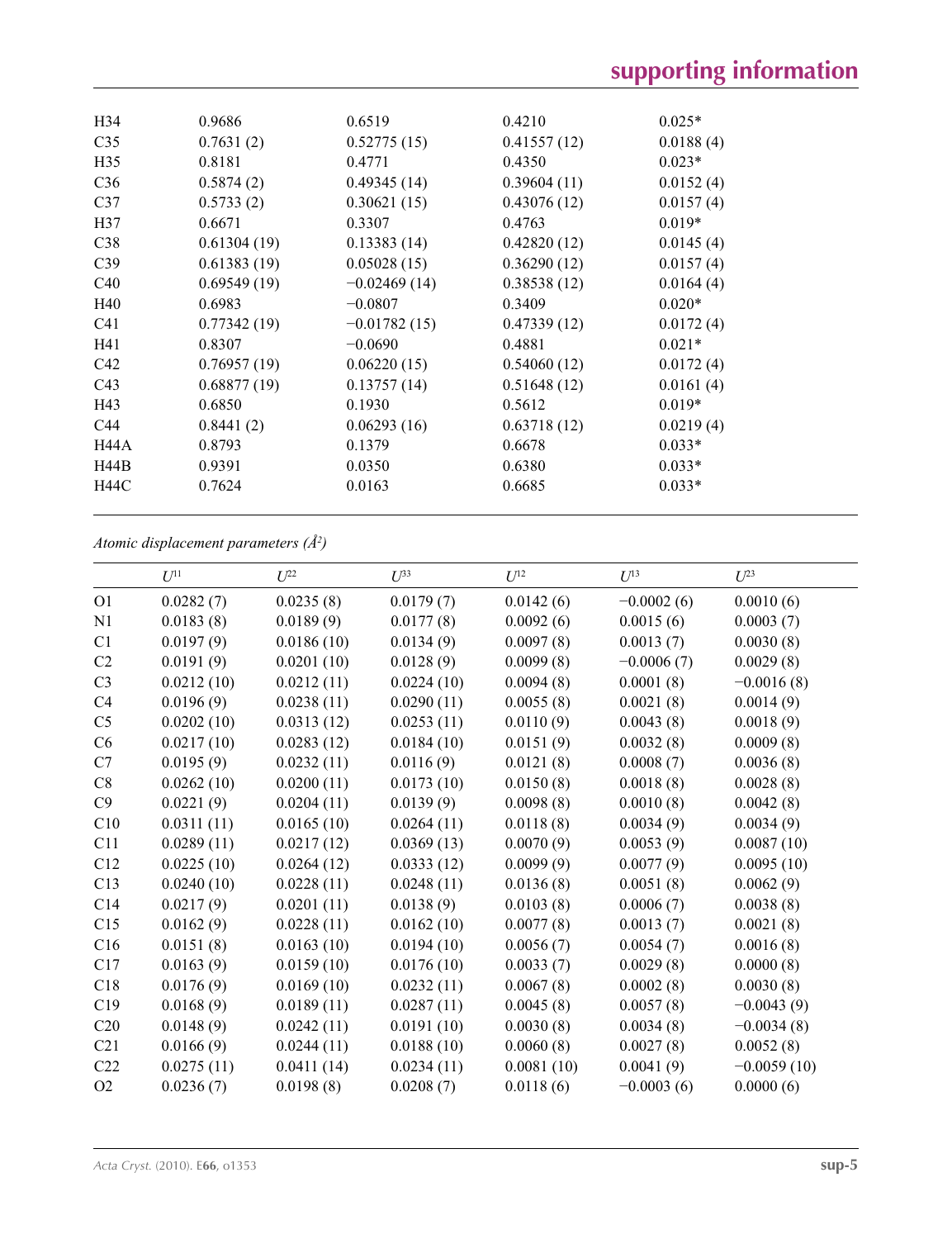# **supporting information**

| N2              | 0.0180(8)  | 0.0160(9)  | 0.0193(8)  | 0.0086(6) | 0.0051(6) | 0.0032(7)    |
|-----------------|------------|------------|------------|-----------|-----------|--------------|
| C <sub>23</sub> | 0.0185(9)  | 0.0141(10) | 0.0117(9)  | 0.0076(7) | 0.0028(7) | 0.0001(7)    |
| C <sub>24</sub> | 0.0202(9)  | 0.0162(10) | 0.0101(9)  | 0.0083(7) | 0.0025(7) | $-0.0003(7)$ |
| C <sub>25</sub> | 0.0201(9)  | 0.0177(10) | 0.0179(10) | 0.0092(8) | 0.0052(8) | 0.0036(8)    |
| C <sub>26</sub> | 0.0195(9)  | 0.0170(10) | 0.0214(10) | 0.0032(8) | 0.0048(8) | 0.0000(8)    |
| C27             | 0.0148(9)  | 0.0281(12) | 0.0193(10) | 0.0085(8) | 0.0007(8) | 0.0017(8)    |
| C28             | 0.0213(9)  | 0.0255(11) | 0.0157(10) | 0.0142(8) | 0.0006(8) | 0.0021(8)    |
| C29             | 0.0210(9)  | 0.0204(10) | 0.0095(9)  | 0.0107(8) | 0.0021(7) | 0.0003(8)    |
| C30             | 0.0250(10) | 0.0163(10) | 0.0150(9)  | 0.0127(8) | 0.0043(8) | 0.0036(8)    |
| C31             | 0.0243(9)  | 0.0143(10) | 0.0139(9)  | 0.0079(8) | 0.0060(8) | 0.0017(8)    |
| C32             | 0.0314(11) | 0.0156(10) | 0.0249(11) | 0.0096(8) | 0.0087(9) | 0.0049(8)    |
| C33             | 0.0300(11) | 0.0115(10) | 0.0286(11) | 0.0031(8) | 0.0100(9) | 0.0006(8)    |
| C <sub>34</sub> | 0.0199(9)  | 0.0191(11) | 0.0218(10) | 0.0027(8) | 0.0053(8) | $-0.0039(8)$ |
| C35             | 0.0209(9)  | 0.0195(10) | 0.0176(10) | 0.0084(8) | 0.0048(8) | 0.0005(8)    |
| C36             | 0.0208(9)  | 0.0131(10) | 0.0120(9)  | 0.0056(7) | 0.0042(7) | $-0.0006(7)$ |
| C37             | 0.0154(9)  | 0.0185(10) | 0.0145(9)  | 0.0067(7) | 0.0028(7) | 0.0021(8)    |
| C38             | 0.0128(8)  | 0.0126(9)  | 0.0201(10) | 0.0048(7) | 0.0060(7) | 0.0049(8)    |
| C39             | 0.0124(8)  | 0.0190(10) | 0.0149(9)  | 0.0028(7) | 0.0023(7) | 0.0036(8)    |
| C40             | 0.0161(9)  | 0.0135(10) | 0.0216(10) | 0.0058(7) | 0.0071(8) | 0.0023(8)    |
| C <sub>41</sub> | 0.0136(8)  | 0.0162(10) | 0.0254(10) | 0.0064(7) | 0.0071(8) | 0.0089(8)    |
| C42             | 0.0127(8)  | 0.0193(10) | 0.0209(10) | 0.0039(7) | 0.0059(7) | 0.0076(8)    |
| C <sub>43</sub> | 0.0157(9)  | 0.0134(10) | 0.0190(10) | 0.0037(7) | 0.0043(7) | 0.0007(8)    |
| C <sub>44</sub> | 0.0210(9)  | 0.0244(11) | 0.0224(11) | 0.0087(8) | 0.0040(8) | 0.0069(9)    |
|                 |            |            |            |           |           |              |

# *Geometric parameters (Å, º)*

| $O1 - C17$  | 1.371(2) | $O2 - C39$  | 1.368(2) |
|-------------|----------|-------------|----------|
| $O1 - H10H$ | 0.82(2)  | $O2 - H20H$ | 0.86(2)  |
| $N1 - C15$  | 1.280(2) | $N2$ —C37   | 1.279(2) |
| $N1 - C16$  | 1.419(2) | $N2 - C38$  | 1.414(2) |
| $C1 - C14$  | 1.410(2) | $C23-C36$   | 1.417(2) |
| $C1-C2$     | 1.416(2) | $C23-C24$   | 1.423(2) |
| $C1 - C15$  | 1.477(2) | $C23-C37$   | 1.470(2) |
| $C2-C3$     | 1.426(2) | $C24 - C25$ | 1.430(2) |
| $C2-C7$     | 1.435(2) | $C24 - C29$ | 1.434(2) |
| $C3-C4$     | 1.361(2) | $C25-C26$   | 1.366(2) |
| $C3-H3$     | 0.9500   | $C25 - H25$ | 0.9500   |
| $C4 - C5$   | 1.417(3) | $C26-C27$   | 1.411(3) |
| $C4 - H4$   | 0.9500   | $C26 - H26$ | 0.9500   |
| $C5-C6$     | 1.356(3) | $C27-C28$   | 1.359(3) |
| $C5 - H5$   | 0.9500   | $C27 - H27$ | 0.9500   |
| $C6-C7$     | 1.431(2) | $C28 - C29$ | 1.429(2) |
| $C6 - H6$   | 0.9500   | $C28 - H28$ | 0.9500   |
| $C7-C8$     | 1.395(2) | $C29 - C30$ | 1.393(2) |
| $C8-C9$     | 1.396(2) | $C30-C31$   | 1.393(2) |
| $C8 - H8$   | 0.9500   | $C30 - H30$ | 0.9500   |
| $C9 - C10$  | 1.433(3) | $C31 - C32$ | 1.427(2) |
| $C9 - C14$  | 1.438(2) | $C31 - C36$ | 1.437(2) |
|             |          |             |          |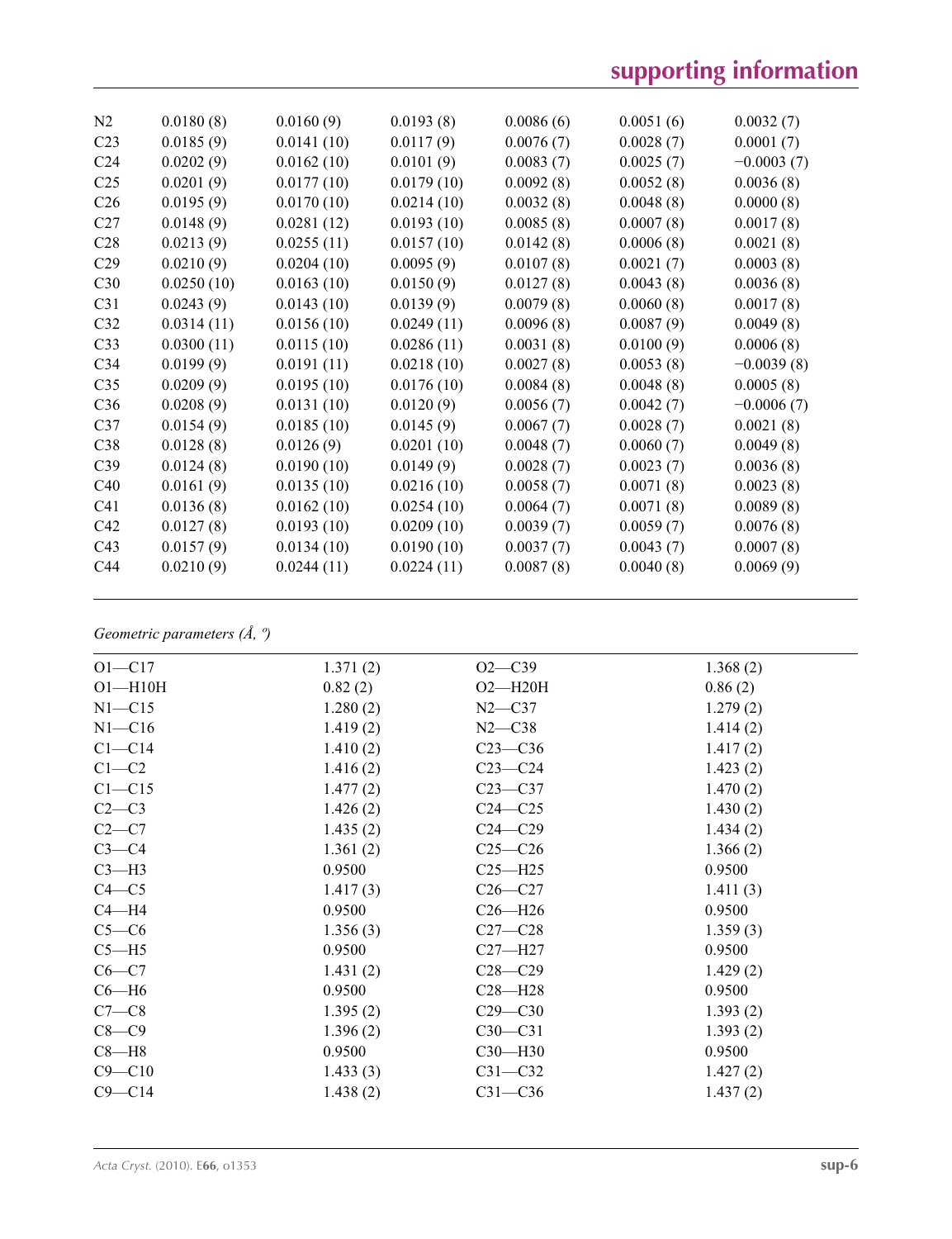| $C10 - C11$       | 1.355(3)   | $C32-C33$                                         | 1.359(3)    |
|-------------------|------------|---------------------------------------------------|-------------|
| $C10 - H10$       | 0.9500     | $C32-H32$                                         | 0.9500      |
| $C11 - C12$       | 1.425(3)   | $C33-C34$                                         | 1.414(3)    |
| $C11 - H11$       | 0.9500     | $C33$ -H33                                        | 0.9500      |
| $C12 - C13$       | 1.356(3)   | $C34 - C35$                                       | 1.358(2)    |
| $C12 - H12$       | 0.9500     | $C34 - H34$                                       | 0.9500      |
| $C13-C14$         | 1.427(2)   | $C35-C36$                                         | 1.434(2)    |
| $C13 - H13$       | 0.9500     | $C35 - H35$                                       | 0.9500      |
| $C15 - H15$       | 0.9500     | C37-H37                                           | 0.9500      |
| $C16-C21$         | 1.396(2)   | $C38-C43$                                         | 1.393(2)    |
| $C16 - C17$       | 1.397(2)   | $C38 - C39$                                       | 1.397(2)    |
| $C17 - C18$       | 1.383(2)   | $C39 - C40$                                       |             |
| $C18 - C19$       |            |                                                   | 1.382(2)    |
|                   | 1.388(3)   | $C40 - C41$                                       | 1.389(2)    |
| $C18 - H18$       | 0.9500     | $C40 - H40$                                       | 0.9500      |
| $C19 - C20$       | 1.395(3)   | $C41 - C42$                                       | 1.393(2)    |
| $C19 - H19$       | 0.9500     | $C41 - H41$                                       | 0.9500      |
| $C20 - C21$       | 1.392(2)   | $C42 - C43$                                       | 1.388(2)    |
| $C20 - C22$       | 1.504(3)   | $C42-C44$                                         | 1.509(2)    |
| $C21 - H21$       | 0.9500     | C43-H43                                           | 0.9500      |
| $C22-H22A$        | 0.9800     | C44-H44A                                          | 0.9800      |
| $C22 - H22B$      | 0.9800     | C44-H44B                                          | 0.9800      |
| $C22 - H22C$      | 0.9800     | C44-H44C                                          | 0.9800      |
|                   |            |                                                   |             |
| $C17 - O1 - H10H$ | 106.8(15)  | $C39 - O2 - H20H$                                 | 105.9(14)   |
| $C15 - N1 - C16$  | 118.53(15) | $C37 - N2 - C38$                                  | 119.84(15)  |
| $C14-C1-C2$       | 120.64(16) | $C36-C23-C24$                                     | 120.39(16)  |
| $C14-C1-C15$      | 118.97(15) | $C36 - C23 - C37$                                 | 117.76(15)  |
| $C2-C1-C15$       | 120.36(16) | $C24 - C23 - C37$                                 | 121.85(16)  |
| $C1-C2-C3$        | 123.32(16) | $C23-C24-C25$                                     | 123.46 (16) |
| $C1-C2-C7$        | 119.01(16) | $C23-C24-C29$                                     | 119.12(16)  |
| $C3 - C2 - C7$    | 117.67(15) | $C25-C24-C29$                                     | 117.37(15)  |
| $C4-C3-C2$        | 121.46(18) | $C26 - C25 - C24$                                 | 121.06(17)  |
| $C4-C3-H3$        | 119.3      | $C26 - C25 - H25$                                 | 119.5       |
| $C2-C3-H3$        | 119.3      | C24-C25-H25                                       | 119.5       |
| $C3-C4-C5$        | 120.64(18) | $C25-C26-C27$                                     | 121.23(17)  |
| $C3-C4-H4$        | 119.7      | $C25-C26-H26$                                     | 119.4       |
| $C5-C4-H4$        | 119.7      | C27-C26-H26                                       | 119.4       |
| $C6-C5-C4$        | 120.15(17) | $C28-C27-C26$                                     | 119.87(16)  |
| $C6-C5-H5$        | 119.9      | C <sub>28</sub> -C <sub>27</sub> -H <sub>27</sub> | 120.1       |
| $C4-C5-H5$        | 119.9      | C <sub>26</sub> -C <sub>27</sub> -H <sub>27</sub> | 120.1       |
| $C5 - C6 - C7$    | 121.02(18) | $C27-C28-C29$                                     | 120.93(17)  |
| $C5-C6-H6$        | 119.5      | C27-C28-H28                                       | 119.5       |
| $C7-C6-H6$        | 119.5      | C29-C28-H28                                       | 119.5       |
| $C8 - C7 - C6$    | 121.19(17) | $C30-C29-C28$                                     | 120.78(16)  |
| $C8 - C7 - C2$    |            |                                                   | 119.70(15)  |
|                   | 119.78(15) | $C30-C29-C24$                                     |             |
| $C6-C7-C2$        | 119.00(16) | $C28-C29-C24$                                     | 119.53(16)  |
| $C7 - C8 - C9$    | 121.78(17) | $C31 - C30 - C29$                                 | 121.87(16)  |
| $C7-C8-H8$        | 119.1      | C31-C30-H30                                       | 119.1       |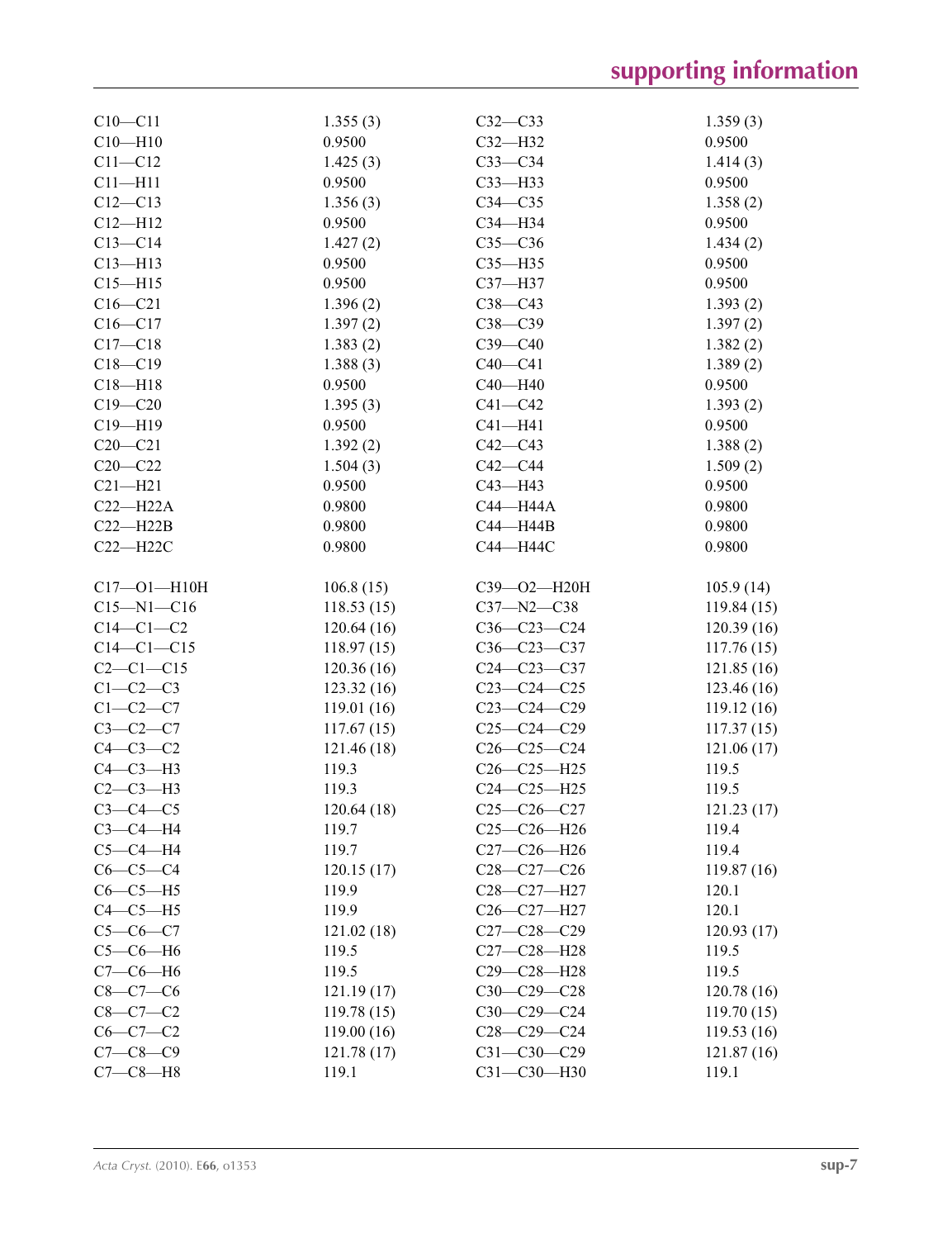| $C9 - C8 - H8$                         | 119.1       | C29-C30-H30                            | 119.1         |
|----------------------------------------|-------------|----------------------------------------|---------------|
| $C8 - C9 - C10$                        | 121.89(17)  | C30-C31-C32                            | 121.12 (17)   |
| $C8-C9-C14$                            | 119.11(16)  | C30-C31-C36                            | 119.56(16)    |
| $C10-C9-C14$                           | 118.98(16)  | $C32 - C31 - C36$                      | 119.32(16)    |
| $C11 - C10 - C9$                       | 121.35(18)  | $C33-C32-C31$                          | 121.00(18)    |
| $C11 - C10 - H10$                      | 119.3       | C33-C32-H32                            | 119.5         |
| $C9 - C10 - H10$                       | 119.3       | C31-C32-H32                            | 119.5         |
| $C10-C11-C12$                          | 119.68(18)  | $C32 - C33 - C34$                      | 120.05(17)    |
| $C10 - C11 - H11$                      | 120.2       | C32-C33-H33                            | 120.0         |
| $C12 - C11 - H11$                      | 120.2       | C34-C33-H33                            | 120.0         |
| $C13 - C12 - C11$                      | 120.79(17)  | $C35-C34-C33$                          | 120.98(17)    |
| $C13 - C12 - H12$                      | 119.6       | C35-C34-H34                            | 119.5         |
| $C11 - C12 - H12$                      | 119.6       | СЗЗ-СЗ4-НЗ4                            | 119.5         |
| $C12 - C13 - C14$                      | 121.78 (18) | C34-C35-C36                            | 121.33(17)    |
| $C12 - C13 - H13$                      | 119.1       | C34-C35-H35                            | 119.3         |
| $C14 - C13 - H13$                      | 119.1       | C36-C35-H35                            | 119.3         |
| $C1 - C14 - C13$                       | 122.90(17)  | $C23-C36-C35$                          | 123.36(16)    |
| $C1 - C14 - C9$                        | 119.66(15)  | $C23-C36-C31$                          | 119.28(15)    |
| $C13 - C14 - C9$                       | 117.42(16)  | $C35 - C36 - C31$                      | 117.32 (16)   |
| $N1 - C15 - C1$                        | 123.23(16)  | $N2 - C37 - C23$                       | 122.99(16)    |
| $N1 - C15 - H15$                       | 118.4       | $N2 - C37 - H37$                       | 118.5         |
| $C1 - C15 - H15$                       | 118.4       | C23-C37-H37                            | 118.5         |
| $C21 - C16 - C17$                      | 118.71(16)  | $C43 - C38 - C39$                      | 119.36(16)    |
| $C21 - C16 - N1$                       | 124.14(16)  | $C43 - C38 - N2$                       | 125.80(16)    |
| $C17 - C16 - N1$                       | 117.01(15)  | C39-C38-N2                             | 114.77(16)    |
| $O1 - C17 - C18$                       | 118.31(16)  | $O2-C39-C40$                           | 119.20(16)    |
| $O1 - C17 - C16$                       | 121.24(16)  | $O2 - C39 - C38$                       | 120.91(16)    |
| $C18-C17-C16$                          | 120.41(16)  | C40-C39-C38                            | 119.88 (16)   |
| $C17 - C18 - C19$                      | 119.72(17)  | C39-C40-C41                            | 119.70(17)    |
| $C17 - C18 - H18$                      | 120.1       | C39-C40-H40                            | 120.2         |
| $C19 - C18 - H18$                      | 120.1       | C41-C40-H40                            | 120.2         |
| $C18 - C19 - C20$                      | 121.45(17)  | $C40 - C41 - C42$                      | 121.63(17)    |
| C18-C19-H19                            | 119.3       | C40-C41-H41                            | 119.2         |
| $C20-C19-H19$                          | 119.3       | $C42 - C41 - H41$                      | 119.2         |
| $C21 - C20 - C19$                      | 117.80(17)  | $C43-C42-C41$                          | 117.83(17)    |
|                                        |             |                                        |               |
| $C21 - C20 - C22$<br>$C19 - C20 - C22$ | 121.23(18)  | $C43 - C42 - C44$                      | 121.43(17)    |
|                                        | 120.97(17)  | $C41 - C42 - C44$<br>$C42 - C43 - C38$ | 120.68(16)    |
| $C20-C21-C16$                          | 121.79(17)  | C42-C43-H43                            | 121.54(17)    |
| $C20 - C21 - H21$                      | 119.1       |                                        | 119.2         |
| $C16 - C21 - H21$                      | 119.1       | C38-C43-H43                            | 119.2         |
| $C20-C22-H22A$                         | 109.5       | C42-C44-H44A                           | 109.5         |
| C20-C22-H22B                           | 109.5       | C42-C44-H44B                           | 109.5         |
| H22A-C22-H22B                          | 109.5       | H44A-C44-H44B                          | 109.5         |
| C20-C22-H22C                           | 109.5       | C42-C44-H44C                           | 109.5         |
| H22A-C22-H22C                          | 109.5       | Н44А-С44-Н44С                          | 109.5         |
| H22B-C22-H22C                          | 109.5       | H44B-C44-H44C                          | 109.5         |
| $C14-C1-C2-C3$                         | 178.20(16)  | $C36-C23-C24-C25$                      | $-178.08(15)$ |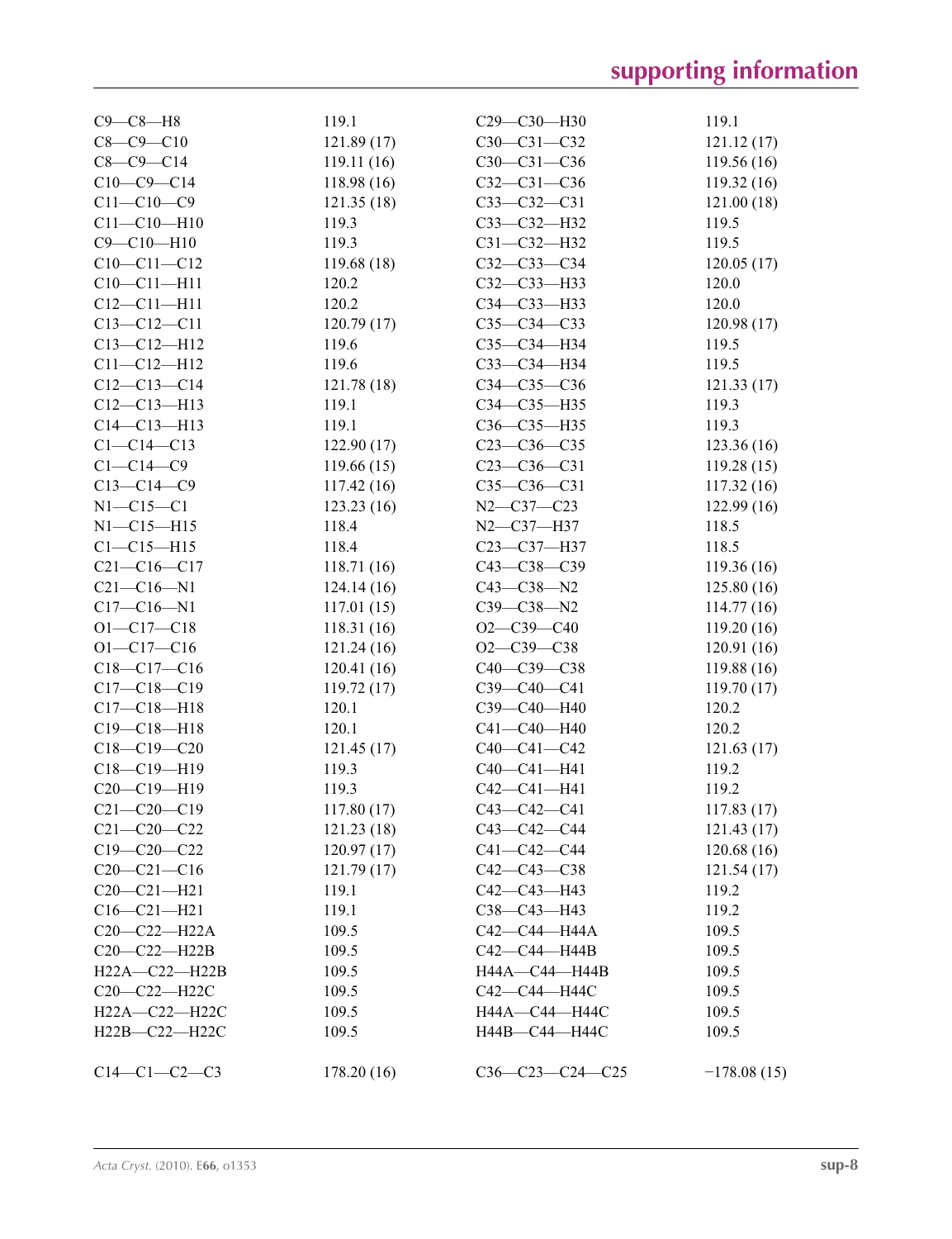| $C15-C1-C2-C3$         | 0.0(3)        | $C37 - C23 - C24 - C25$ | 2.1(3)        |
|------------------------|---------------|-------------------------|---------------|
| $C14-C1-C2-C7$         | $-1.3(3)$     | $C36-C23-C24-C29$       | $-0.7(2)$     |
| $C15-C1-C2-C7$         | $-179.45(16)$ | $C37-C23-C24-C29$       | 179.52 (16)   |
| $C1-C2-C3-C4$          | 178.37(17)    | $C23-C24-C25-C26$       | 177.33(16)    |
| $C7 - C2 - C3 - C4$    | $-2.1(3)$     | $C29-C24-C25-C26$       | $-0.1(2)$     |
| $C2 - C3 - C4 - C5$    | 0.2(3)        | $C24-C25-C26-C27$       | 0.5(3)        |
| $C3 - C4 - C5 - C6$    | 1.6(3)        | $C25-C26-C27-C28$       | $-0.8(3)$     |
| $C4 - C5 - C6 - C7$    | $-1.4(3)$     | C26-C27-C28-C29         | 0.8(3)        |
| $C5-C6-C7-C8$          | $-178.84(17)$ | $C27-C28-C29-C30$       | 179.40 (17)   |
| $C5-C6-C7-C2$          | $-0.6(3)$     | C27-C28-C29-C24         | $-0.4(2)$     |
| $C1 - C2 - C7 - C8$    | 0.1(2)        | $C23-C24-C29-C30$       |               |
|                        |               |                         | 2.7(2)        |
| $C3 - C2 - C7 - C8$    | $-179.44(16)$ | $C25-C24-C29-C30$       | $-179.73(16)$ |
| $C1 - C2 - C7 - C6$    | $-178.15(16)$ | $C23-C24-C29-C28$       | $-177.46(15)$ |
| $C3-C2-C7-C6$          | 2.3(2)        | C25-C24-C29-C28         | 0.1(2)        |
| $C6-C7-C8-C9$          | 179.17(17)    | C28-C29-C30-C31         | 177.71(15)    |
| $C2 - C7 - C8 - C9$    | 1.0(3)        | $C24-C29-C30-C31$       | $-2.5(3)$     |
| $C7 - C8 - C9 - C10$   | $-179.25(17)$ | $C29-C30-C31-C32$       | 179.78 (16)   |
| $C7 - C8 - C9 - C14$   | $-0.8(3)$     | $C29-C30-C31-C36$       | 0.1(3)        |
| $C8 - C9 - C10 - C11$  | 178.62(18)    | $C30-C31-C32-C33$       | 179.82 (17)   |
| $C14-C9-C10-C11$       | 0.2(3)        | $C36-C31-C32-C33$       | $-0.5(3)$     |
| $C9 - C10 - C11 - C12$ | $-0.2(3)$     | $C31 - C32 - C33 - C34$ | 0.5(3)        |
| $C10-C11-C12-C13$      | 0.0(3)        | $C32-C33-C34-C35$       | 0.2(3)        |
| $C11-C12-C13-C14$      | 0.2(3)        | $C33 - C34 - C35 - C36$ | $-0.9(3)$     |
| $C2 - C1 - C14 - C13$  | 179.46 (16)   | $C24-C23-C36-C35$       | $-179.05(15)$ |
| $C15-C1-C14-C13$       | $-2.3(3)$     | C37-C23-C36-C35         | 0.8(2)        |
| $C2-C1-C14-C9$         | 1.5(3)        | $C24-C23-C36-C31$       | $-1.6(2)$     |
| $C15-C1-C14-C9$        | 179.64(16)    | $C37-C23-C36-C31$       | 178.21 (16)   |
| $C12-C13-C14-C1$       | $-178.18(17)$ | $C34-C35-C36-C23$       | 178.33(16)    |
| $C12-C13-C14-C9$       | $-0.1(3)$     | $C34-C35-C36-C31$       | 0.8(2)        |
| $C8-C9-C14-C1$         | $-0.4(3)$     | $C30-C31-C36-C23$       | 1.9(2)        |
| $C10-C9-C14-C1$        | 178.07(16)    | $C32-C31-C36-C23$       | $-177.74(15)$ |
| $C8 - C9 - C14 - C13$  | $-178.52(17)$ | $C30-C31-C36-C35$       | 179.50(15)    |
| $C10-C9-C14-C13$       | 0.0(2)        | $C32-C31-C36-C35$       | $-0.1(2)$     |
| $C16 - N1 - C15 - C1$  | 174.06(15)    | $C38 - N2 - C37 - C23$  | 179.85 (14)   |
| $C14-C1-C15-N1$        | 130.13(19)    | C36-C23-C37-N2          | $-142.22(16)$ |
| $C2-C1-C15-N1$         | $-51.7(3)$    | $C24 - C23 - C37 - N2$  | 37.6(2)       |
| $C15 - N1 - C16 - C21$ | $-41.7(2)$    | $C37 - N2 - C38 - C43$  | 35.3(2)       |
| $C15 - N1 - C16 - C17$ | 142.73(16)    | $C37 - N2 - C38 - C39$  | $-147.70(15)$ |
| $C21-C16-C17-01$       | $-178.70(15)$ | $C43 - C38 - C39 - O2$  | 178.51(14)    |
| $N1 - C16 - C17 - 01$  |               |                         |               |
|                        | $-2.9(2)$     | N2-C38-C39-O2           | 1.3(2)        |
| $C21-C16-C17-C18$      | 3.7(2)        | $C43 - C38 - C39 - C40$ | $-2.8(2)$     |
| $N1 - C16 - C17 - C18$ | 179.53(15)    | $N2 - C38 - C39 - C40$  | 179.93(14)    |
| $O1 - C17 - C18 - C19$ | $-179.66(15)$ | $O2-C39-C40-C41$        | $-179.96(14)$ |
| $C16-C17-C18-C19$      | $-2.0(2)$     | $C38-C39-C40-C41$       | 1.4(2)        |
| $C17-C18-C19-C20$      | $-1.2(3)$     | $C39-C40-C41-C42$       | 1.0(2)        |
| $C18-C19-C20-C21$      | 2.4(2)        | $C40-C41-C42-C43$       | $-1.8(2)$     |
| $C18-C19-C20-C22$      | $-176.54(16)$ | $C40-C41-C42-C44$       | 175.37(15)    |
| $C19-C20-C21-C16$      | $-0.6(2)$     | $C41 - C42 - C43 - C38$ | 0.2(2)        |